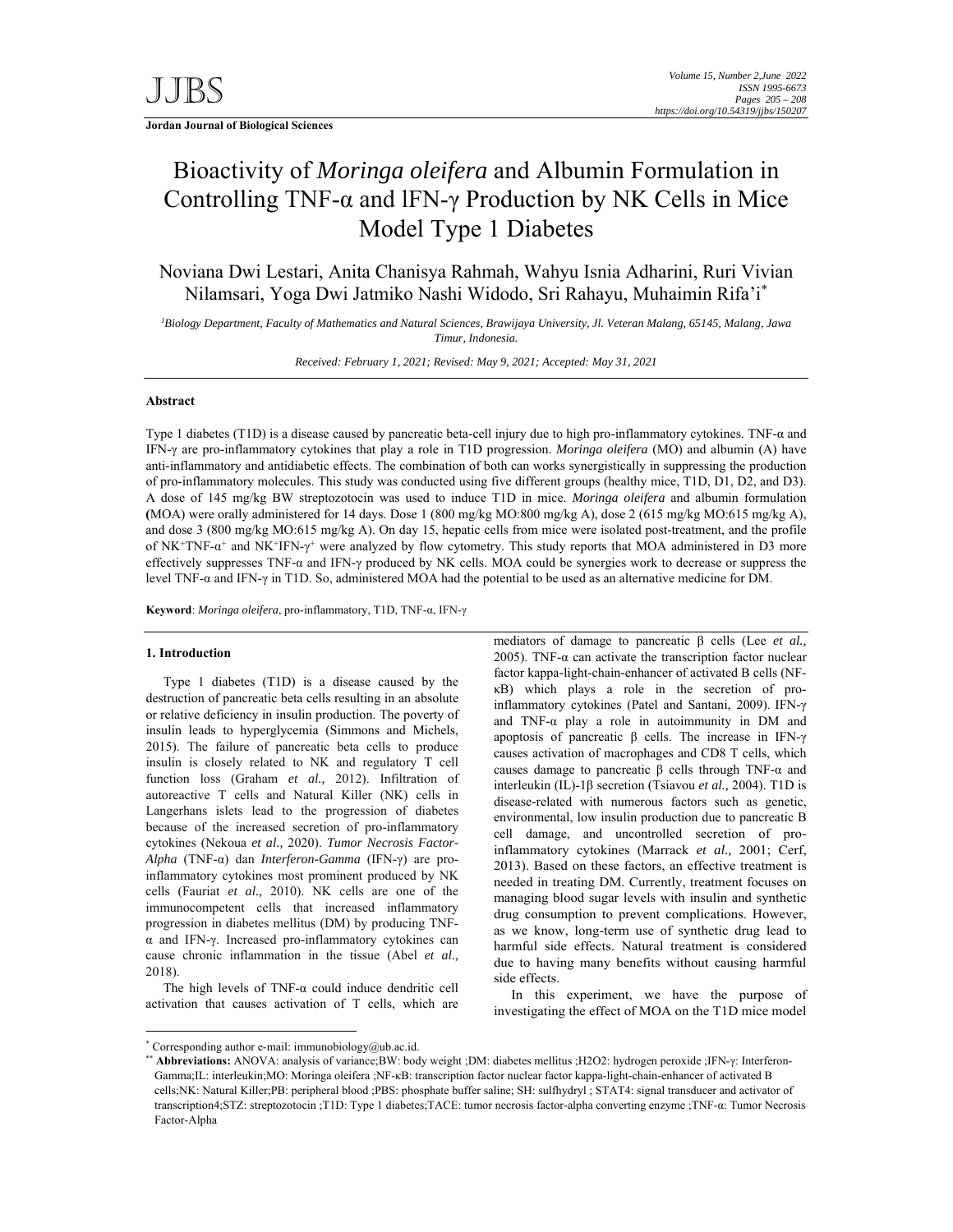through to control the TNF-α and IFN-γ production by NK cells. MOA consists of a combination of *Moringa oleifera* and Toman fish albumin (*Channa micropeltes*). Combining natural ingredients is expected to form a complex that works synergistically to maximize the natural compound's efficacy. *Moringa oleifera* has been known as a traditional medicine in various kinds of diseases. The effectiveness of *Moringa oleifera* was attributed to bioactive compounds such as phenol, flavonoid, alkaloid, glucosinolate, β-sitosterol-3-O-β-Dglucoside, isothiocyanate, tannin, terpenoid, and saponin (Lopez *et al*., 2018). In addition, MO has many beneficial properties such as anti-inflammatory, antimicrobial, antioxidant, anticancer, cardiovascular, antidiabetic, and diuretic effects (Osman *et al*., 2012; Bhattacharya *et al.,* 2018). Albumin from fish can serve as an alternative to fulfill albumin in the body. Moreover, albumin has a group sulfhydryl (-SH), which plays a role and functions as a free-radical scavenger (Quilan *et al*., 2005).

## **2. Materials and Methods**

### *2.1. Experimental animals protocol*

Animals used in this experiment were male BALB/c mice, obtained from Malang Murine Farm, Singosari, Malang, East Java, Indonesia. A total of 25 normal BALB/c male mice were 8-10 weeks with body weight (BW) around 25-30 g maintained in a pathogen-free chamber with controlled conditions. They had free access to standard pellet feed and water daily during the experiment period. Experimental mice were divided into five treatment groups: healthy mice, T1D mice model, and T1D mice model administered with three different doses (D1, D2, and D3). These experiments' protocols were carried out and internationally accepted and permitted by the Ethical Committee of Brawijaya University, Malang, Indonesia (Reg. No. 1180-KEP-UB).

#### *2.2. Animal models type 1 diabetes*

The induction of T1D was conducted by DiaComp Protocols (Brosius, 2015) with modification. T1D was induced by a single intraperitoneal (i.p.) injection of freshly prepared streptozotocin (STZ) (Bioworld, USA) at a dose of 145 mg/kg BW in 0.1 M citrate buffer (pH 4.5). The mice fasted for 4-6 hours before injection. The blood glucose levels were measured at six days post-injection of STZ with a glucometer. Mice were considered to suffer from diabetes if blood glucose level  $\geq$ 200 mg dL<sup>-1</sup>.

# *2.3. Preparation and oral treatment of Moringa oleifera-Albumin combination*

MOA consists of a combination of *Moringa oleifera* and albumin from Toman fish (*Channa micropeltes*). *Moringa oleifera* (MO) leaves were collected from the Materia Medica Batu, Malang, Indonesia. A total of 50 g of MO powder were boiled in 500 mL of water for 5 minutes and filtered to obtain MO extract before stored in a freezer at -80°C for 24 hours. The frozen extract was then evaporated with a freeze dryer. Albumin was obtained from IFALMIN® manufactured by Ismut Fitomedika, Makassar, Indonesia. IFALMIN® is a product derived from Toman fish extract. MOA combination was given orally to T1D mice for 14 days with three different doses. All doses we showed here are adjusted to mg/kg BW. Dose 1 (800 mg/kg BW MO:800 mg/kg BW A), dose 2 (615 mg/kg BW MO:615 mg/kg BW A), and dose 3 (800 mg/kg BW MO:615 mg/kg BW A). On day 15, all of the mice were sacrificed post-treatment for flow cytometry analysis.

# *2.4. Isolation of liver organ and Flow cytometry analysis*

On day 15 of this experiment, the mice were sacrificed by dislocation and then dissected for liver isolation. In our study, we used the liver for analysis of the NK cell that produces TNF-α and IFN-γ. According to Sun et al (2013), the percentage of NK cells in the liver is higher than in the spleen and peripheral blood (PB). The liver was isolated and washed in a petri dish containing sterile phosphate buffer saline (PBS). Cells from mice's liver were isolated by crushing liver in PBS. The cell suspension was removed to the polypropylene tube, and added with PBS. Homogenates of the cell were centrifuged at 2500 rpm, 10 °C, for 5 min. Pellet was resuspended in 1 mL of PBS and divided into 1 mL microtube. Intracellular cytokine staining was performed with a Cytofix/Cytoperm kit (Biolegend BD Sciences) according to the protocol presented by the manufacturer. Cells were incubated with anti-TNF-α and anti-IFN-γ antibodies. Before intracellular staining, cells were subjected to surface molecules staining with anti-NK. The antibodies were applied at a concentration of 0.005 mg/100 μL. The cells stained with extracellular and intracellular antibodies were added with PBS of 300-500 µL and transferred to cuvettes to be analyzed with flow cytometry.

#### *2.5. Data Analysis*

The data from flow cytometry were analyzed by BD. cell quest PRO™ software, then tabulated using Microsoft Excel for statistical analysis. The statistical analysis was executed by SPSS version 16 for windows. Data were analyzed using a one-way analysis of variance (ANOVA)  $(p \le 0.05)$  followed by the Tukey test to decide the significant difference among treatments.

# **3. Results**

T1D mouse groups models had the highest profile of cytokine pro-inflammatory than the normal groups ( $p \leq$ 0.05), including the relative number of TNF- $\alpha$  and IFN- $\gamma$ production by NK cells (NK+TNF- $\alpha^+$ and NK+IFN- $\gamma^+$ ). TID mouse groups were treated using three different doses of MOA. All of the doses giving various effects after posttreatment in suppressing TNF-α and IFN-γ production by NK cells. D1 and D3 have a significant impact on decreasing the relative number of NK<sup>+</sup>TNF- $\alpha$ <sup>+</sup> (figure 1). Meanwhile, D2 does not have a significant impact. Furthermore, D2 and D3 were significantly able to reduce the relative number of NK+IFN-γ+ compared to D1 (figure 2). Thus, in this study, D3 as a whole affected suppressing TNF-α and IFN-γ expressed by NK cells.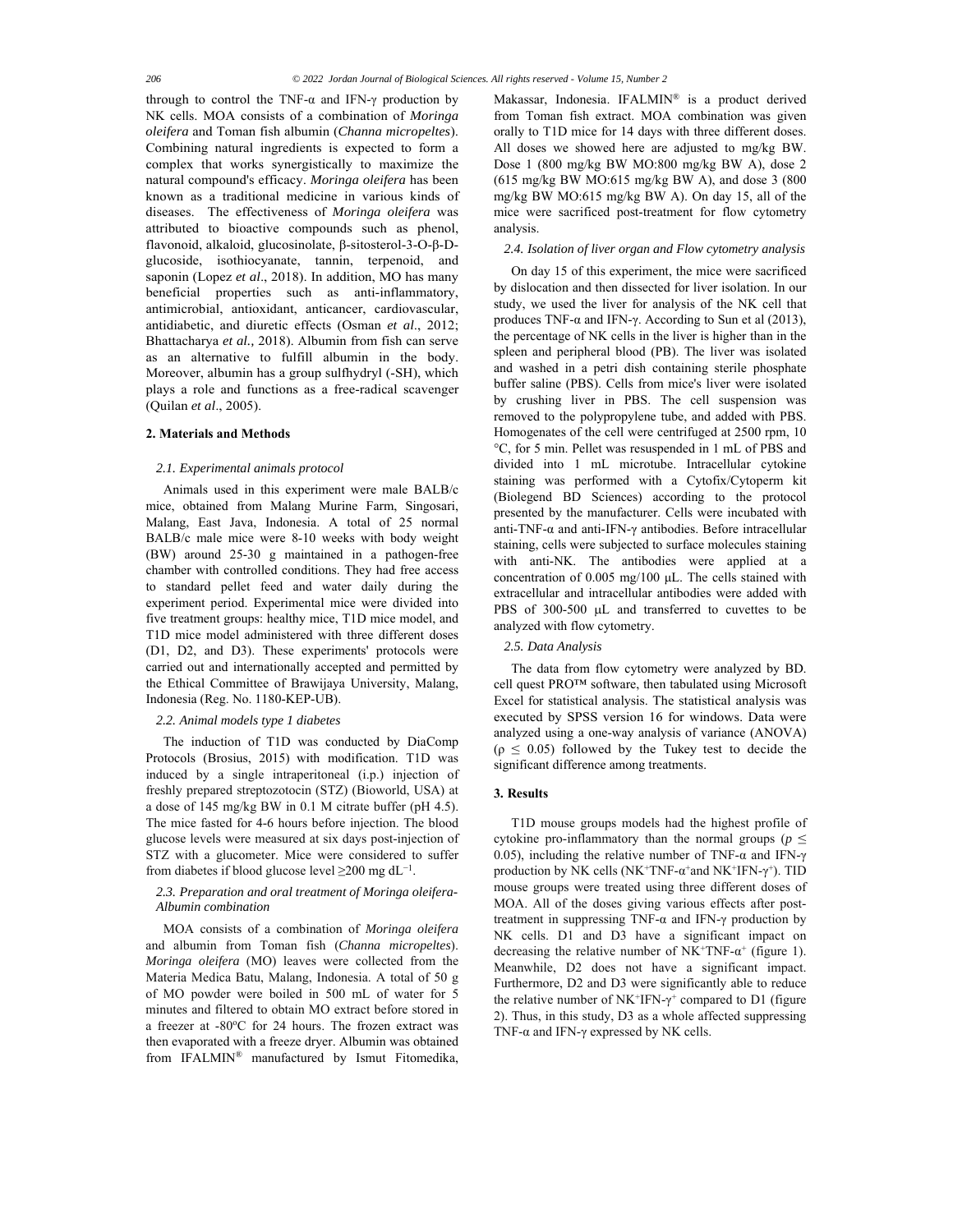

**Figure 1.** The administration of MOA in T1D mice model can suppress the relative number of  $NK^+TNF-\alpha^+$ . Normal = healthy mice; T1D = mice STZ induced; D1 = T1D + dose 1 (800 mg/kg BW (MOL) : 800 mg/kg BW (I)); D2 = T1D + dose 2 (615 mg/kg BW (MOL) : 615 mg/kg BW (I)); D3 = T1D + D3 (800 mg/kg BW (MOL) : 615 mg/kg BW (I)). Mice were sacrificed and analyzed using flow cytometry (left) on day 15 and tabulated into Microsoft Excel (right). The data are mean+SD in each group with p value ≤ 0.05.



**Figure 2.** The administration of MOA in T1D mice model can suppress the relative number of  $N K^{\dagger} I F N - \gamma^{\dagger}$ . Normal = healthy mice; T1D = mice STZ induced; D1 = T1D + dose 1 (800 mg/kg BW (MOL) : 800 mg/kg BW (I)); D2 = T1D + dose 2 (615 mg/kg BW (MOL) : 615 mg/kg BW (I)); D3 = T1D + D3 (800 mg/kg BW (MOL) : 615 mg/kg BW (I)). Mice were sacrificed and analyzed using flow cytometry (left) on day 15 and tabulated into Microsoft Excel (right). The data are mean+SD in each group with p value ≤ 0.05.

# **4. Discussion**

T1D is also known as insulin-dependent diabetes mellitus (IDDM) (Arora *et al.,* 2009). People with T1D generally rely on insulin injections to regulate their sugar metabolism. Type I diabetes resulted from deficiency or failure of the pancreatic islet to secrete insulin. Insulin is a hormone with a pivotal role that served the body to make blood glucose available to cells (Rifa'i *et al.,* 2018). If the levels of insulin are low in the long term, it will cause hyperglycemia. Hyperglycemia is a condition of high *blood glucose levels exceeding normal limits (Balakrishnan et al., 2012; Mohamed et al., 2016), resulting* in oxidative stress that causes tissue damage in the liver. Tissue damage in the liver causes further disruption of glucose metabolism, resulting in increased ROS and pro-inflammatory cytokines production, such as TNF-α (Zwirner and Ziblat, 2017). NK cells can produce TNF-α. The high level of TNF-α in DM causes an inflammatory response that worsening health in DM. In addition to TNF-α, IFN-γ is also known to play a role in the inflammatory response. According to Zwirner and Ziblat (2017), the high levels of secretion of IFN- $\gamma$  by NK cells were mediated by the activation of signal transducer and activator of transcription4 (STAT4) promoted by IL-12.

MOA consists of *Moringa oleifera* and Toman fish albumin. The administration of MOA in T1D mice can decrease inflammatory responses. The combination of bioactive compounds from MOA can work synergistically to reduce the level of TNF-α and IFN-γ produced by NK cells. The previous study showed that MO and albumin have a role as an antioxidant that suppresses ROS production. The high level of oxidative stress will trigger inflammatory factors such as the transcription factor Nf-кB and various cytokines such as IFN-γ and TNF-α. In this study, the MOA's high antioxidant content was able to work synergistically to prevent oxidative stress. Albumin has the amino acid cysteine (cyst 34), which acts as a ROS scavenger such as hydrogen peroxide  $(H_2O_2)$  and inhibits lipid peroxidation. Albumin also inhibits the activation of the transcription factor NF-κB and modulate intracellular GSH levels. Albumin has many sulfhydryl (-SH) groups that can bind free radicals that cause oxidative stress (Taverna *et al.,* 2013).

MOA administration of various doses has yielded varying results. The MOA administration at D3 was able to significantly suppress the level of TNF-α and IFN-γ produced by NK cells (Figures 1 and 2). Actually, administration of MOA at D1 and D2 was able to suppress, but not significantly. In figure 1, at D1 MOA could suppress the level of TNF- $\alpha$ , but the administration at D2 was increased and decreased in administration at D3, whereas, in figure 2, D2 and D3 significantly could